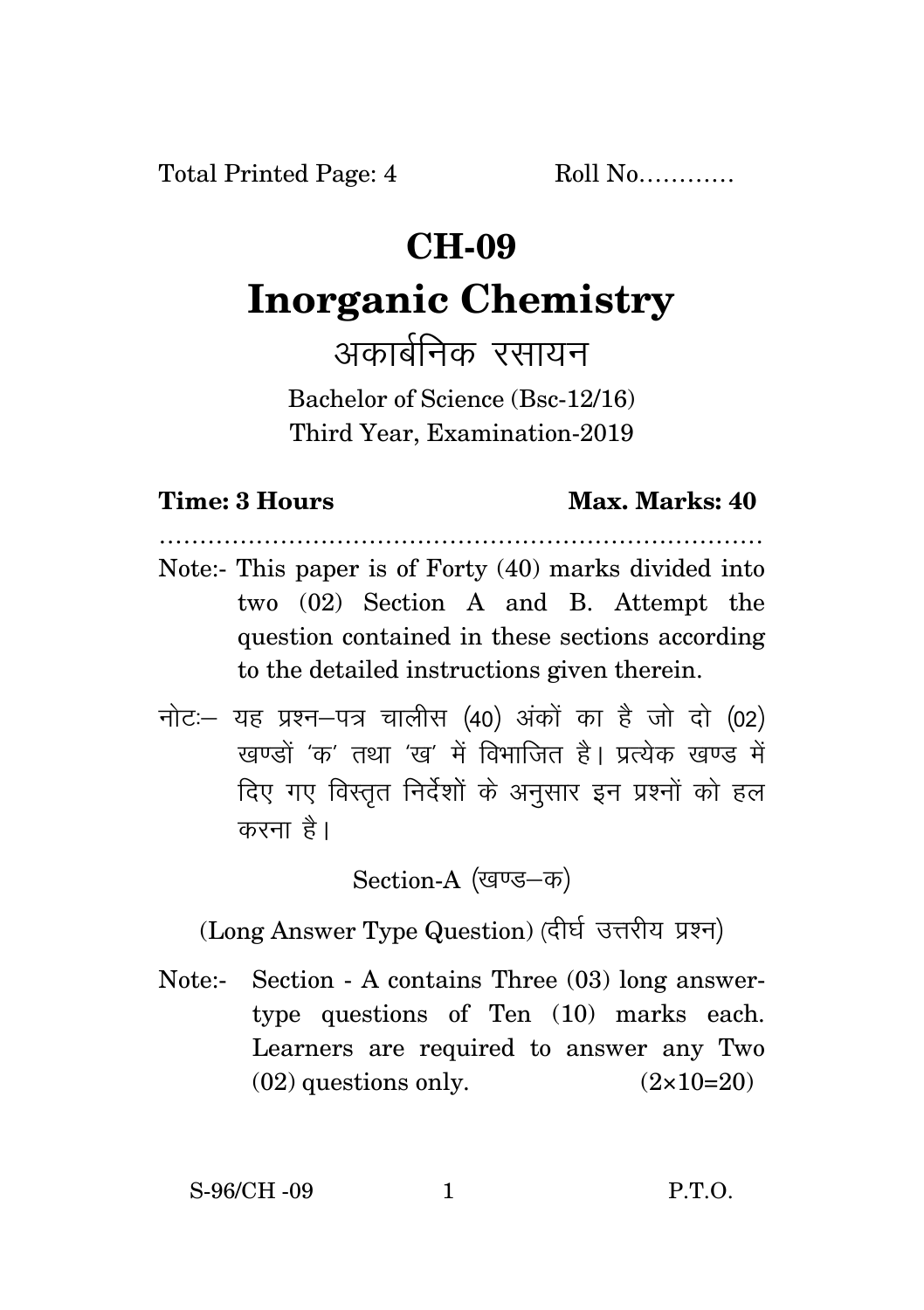- नोट:- खण्ड 'क' में तीन (03) दीर्घ उत्तरीय प्रश्न दिये गये हैं। प्रत्येक प्रश्न के लिए दस (10) अंक निर्धारित हैं। शिक्षार्थियों को इनमें से केवल दो (02) प्रश्नों के उत्तर देने हैं।
- Discuss crystal field theory explaining the  $1<sub>1</sub>$ splitting of d-orbitals in tetrahedral complexes. How the theory explains colour of complexes? चतष्फलकीय जटिलों में d-कक्षकों के विभाजन को क्रिस्टल क्षेत्र सिद्धान्त के मूलभूत सिद्धान्त की सहायता से समझाइये। यह सिद्धान्त किस प्रकार जटिलों के रंग की व्याख्या करता है?
- $\overline{2}$ . Discuss various factors affecting the stability of complexes? जटिलों के स्थायित्व की प्रभावित करने वाले विभिन्न कारकों का उल्लेख कीजिए।
- Discuss various types of magnetic behaviour of  $\mathbf{R}$ transition metal complexes. संक्रमण धात् जटिलों के विभिन्न प्रकार के चुम्बकीय व्यवहार का वर्णन कीजिए।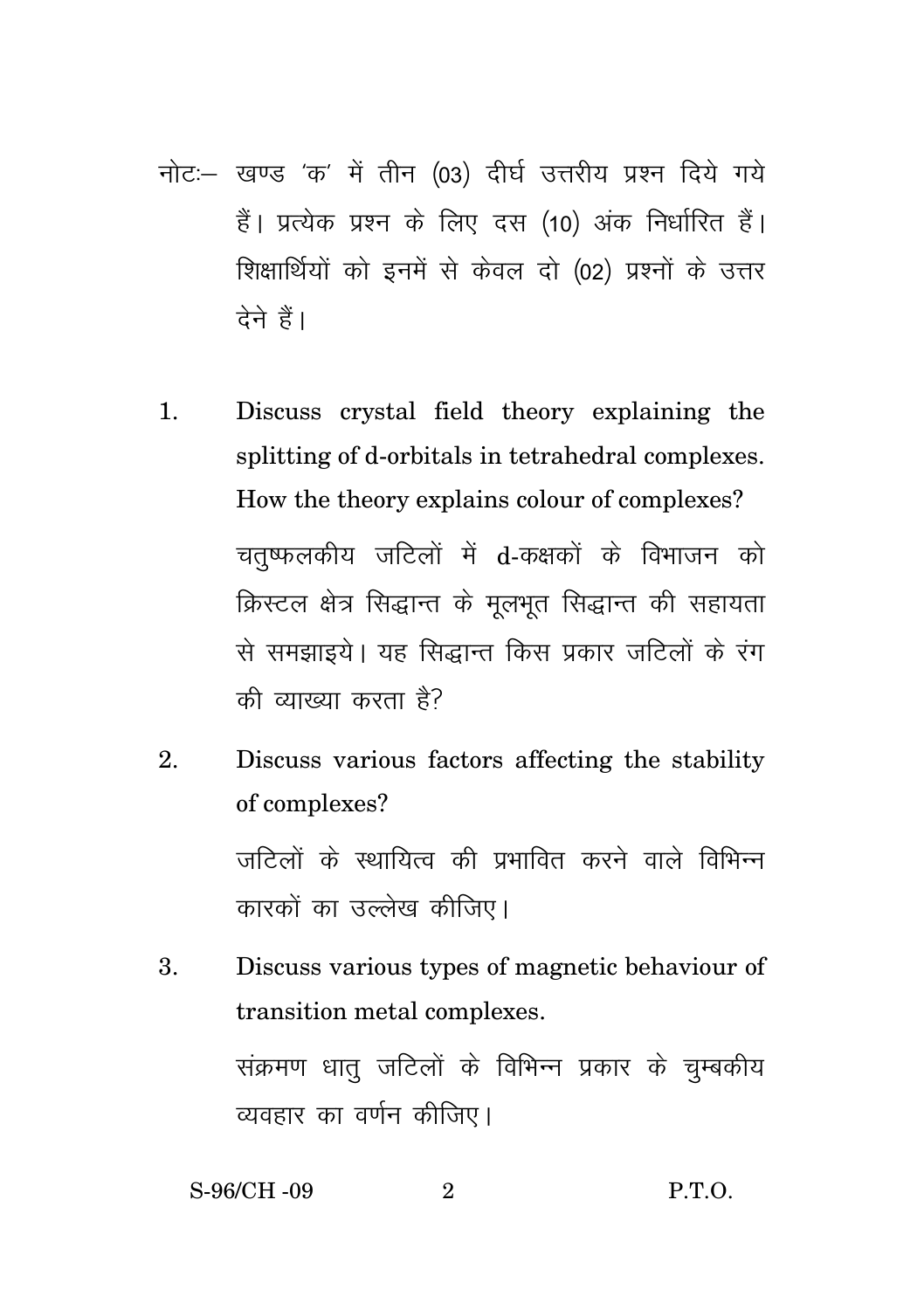### Section-B (खण्ड-ख)

(Short Answer Type Question) (लघु उत्तरीय प्रश्न)

- Note:- Section-B contains six (06) short answer type questions of five (05) marks each. Learners are required to answer any four (04) questions only.  $(5 \times 4=20)$
- **नोट**: खण्ड 'ख' में छः (06) लघु उत्तरीय प्रश्न दिये गये हैं। प्रत्येक प्रश्न के लिए पाँच (05) अंक निर्धारित हैं। शिक्षार्थियों को इनमें से केवल चार (04) प्रश्नों के उत्तर देने हैं।
- 1. Differentiate between thermodynamic and kinetic stability.

ऊष्मागतिकीय व गतिज स्थायित्व के अन्तर दीजिए।

- 2. Explain the orbital contribution towards magnetic moment. चुम्बकीय आघूर्ण के कक्षक योगदान को समझाइये।
- 3. Write a note on stepwise formation constants and overall formation constants.